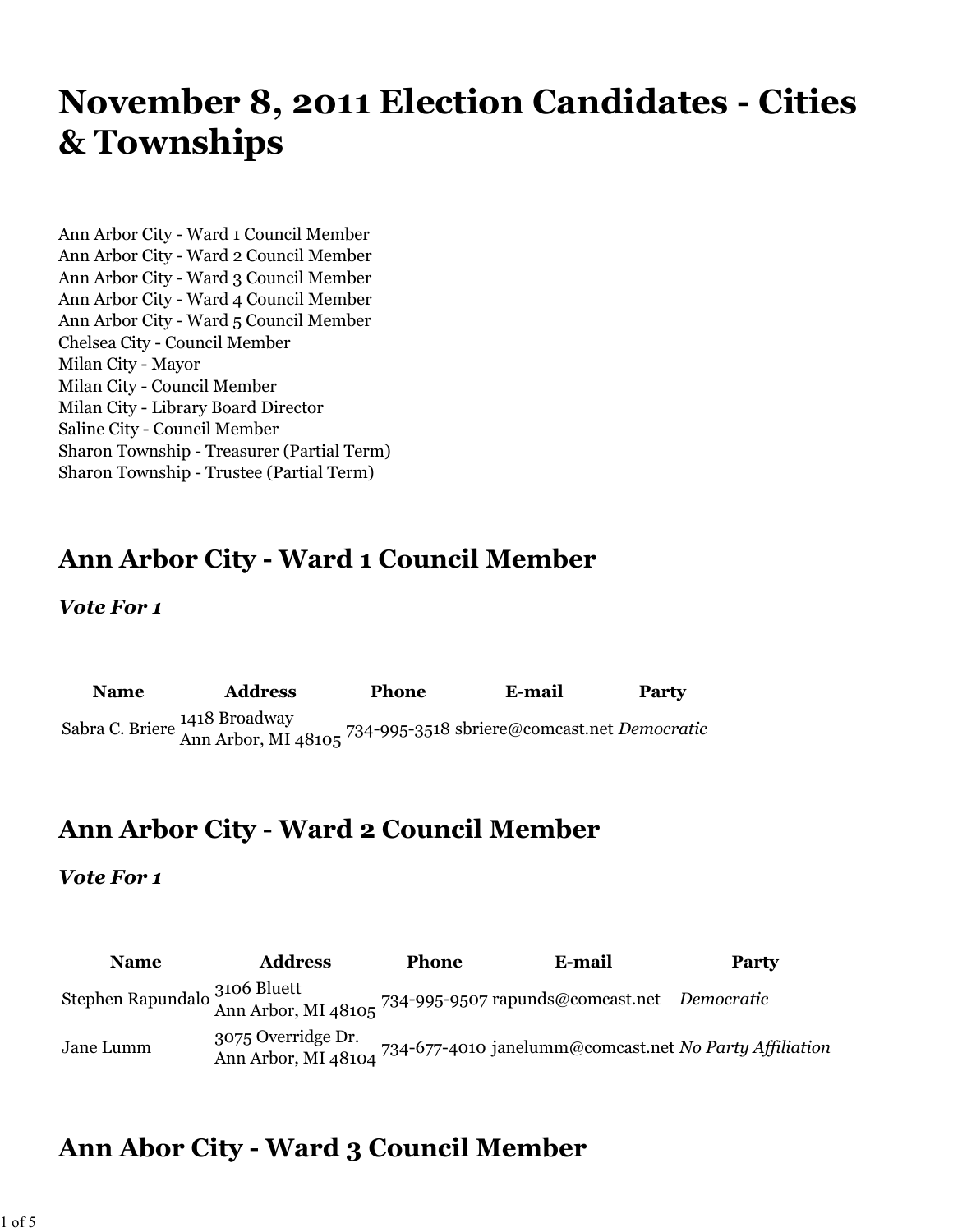### *Vote For 1*

| <b>Name</b>       | <b>Address</b>     | <b>Phone</b> | E-mail                                                                   | <b>Party</b> |
|-------------------|--------------------|--------------|--------------------------------------------------------------------------|--------------|
| David Parker      | 3415 Richard       |              | Ann Arbor, MI 48104 734-945-6094 dave@retireontime.net                   | Republican   |
| Stephen Kunselman | 2885 Butternut St. |              | n Ann Arbor, MI 48108 734-975-4604 stephenkunselman@yahoo.com Democratic |              |

# **Ann Arbor City - Ward 4 Council Member**

### *Vote For 1*

| <b>Name</b> | <b>Address</b>                                                                                 | Phone | E-mail                                      | <b>Party</b> |
|-------------|------------------------------------------------------------------------------------------------|-------|---------------------------------------------|--------------|
| Eric Scheie | 814 Dewey Ave.<br>Ann Arbor, MI 48104                                                          |       | 484-557-2424 escheie@verizon.net Republican |              |
|             | Marcia Higgins <sup>1512</sup> Marian Ave.<br>Ann Arbor, MI 48103 <sup>734-662-0487</sup> None |       |                                             | Democratic   |

# **Ann Arbor City - Ward 5 Council Member**

### *Vote For 1*

| <b>Name</b> | <b>Address</b> | <b>Phone</b> | E-mail                                                                                                             | <b>Party</b> |
|-------------|----------------|--------------|--------------------------------------------------------------------------------------------------------------------|--------------|
|             |                |              | Stuart Berry 2252 S. Circle Dr.<br>Stuart Berry Ann Arbor, MI 48103 734-668-6134 berryward5@hotmail.com Republican |              |
|             |                |              | Mike Anglin 549 South First St.<br>Ann Arbor, MI 48103 734-741-9786 clarkanglin@comcast.net Democratic             |              |

# **Chelsea City - Council Member**

### *Vote For 3*

| <b>Name</b>  | <b>Address</b>                          | <b>Phone</b> | E-mail                                  |
|--------------|-----------------------------------------|--------------|-----------------------------------------|
| Rod Anderson | 314 Washington St.<br>Chelsea, MI 48118 |              | 734-475-5898 rod.anderson@sbcglobal.net |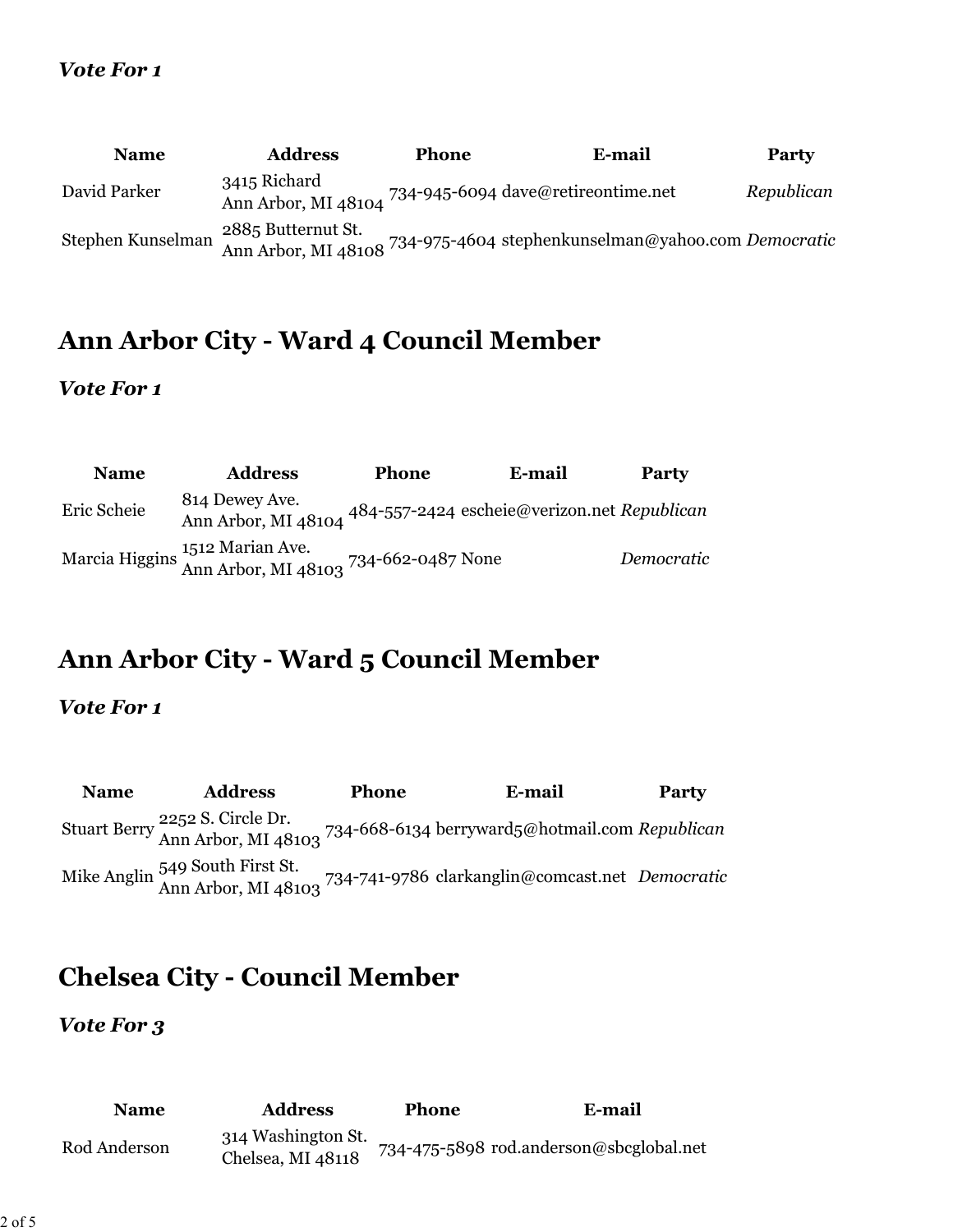| <b>Name</b>          | <b>Address</b>                            | Phone | E-mail                                     |
|----------------------|-------------------------------------------|-------|--------------------------------------------|
| Erin Brayton         | 5915 Sibley Rd.<br>Chelsea, MI 48118      |       | 734-545-3882 edoney@gmail.com              |
| Indira Ghosh         | 311 Fairways Ln.<br>Chelsea, MI 48118     |       | 734-433-9647 indira@aghosh.com             |
| <b>Bill Holmberg</b> | 503 Wellington St.<br>Chelsea, MI 48118   |       | 734-358-4887 holmbergwilliam@sbcglobal.net |
| Kent Martinez-Kratz  | 698 Old Forge Ct.<br>Chelsea, MI 48118    |       | 734-433-1583 kkratz@jpsmail.org            |
| <b>Harry Myers</b>   | 306 Wilkinson St.<br>Chelsea, MI 48118    |       | 734-475-3322 jmyers4743@sbcglobal.net      |
| Marcia Parker        | 106 Quiet Creek Cir.<br>Chelsea, MI 48118 |       | 734-395-8983 marcia.white2@gmail.com       |

# **Milan City - Mayor**

*Vote For 1*

| <b>Name</b> | <b>Address</b> | Phone | E-mail                                                                       |
|-------------|----------------|-------|------------------------------------------------------------------------------|
| Joe Chapin  | 230 Wabash     |       | Milan, MI 48160 734-216-9044 jchapin230@gmail.com                            |
|             |                |       | Kym Muckler 1162 Lee St.<br>Milan, MI 48160 734-417-2611 skymmie@hotmail.com |

# **Milan City - Council Member**

### *Vote For 3*

| <b>Name</b>           | <b>Address</b>                         | Phone | <b>E-mail</b>                       |
|-----------------------|----------------------------------------|-------|-------------------------------------|
| Martha Churchill      | 125 York St.<br>Milan, MI 48160        |       | 734-439-4055 milanhistory@yahoo.com |
| <b>Russell Dotson</b> | 449 Everett St.<br>Milan, MI 48160     |       | 734-508-6213 rdotson@comcast.net    |
| Candy S. Frye-Hines   | 348 Wabash St.<br>Milan, MI 48160      |       | 734-439-3442 cookencandy@aol.com    |
| <b>Brett Moyer</b>    | 201 East Lewis Ave.<br>Milan, MI 48160 |       | 734-645-4345 kb_moyer@yahoo.com     |
| Mike Williams         | 240 County St.<br>Milan, MI 48160      |       | 734-320-4960 floormike@live.com     |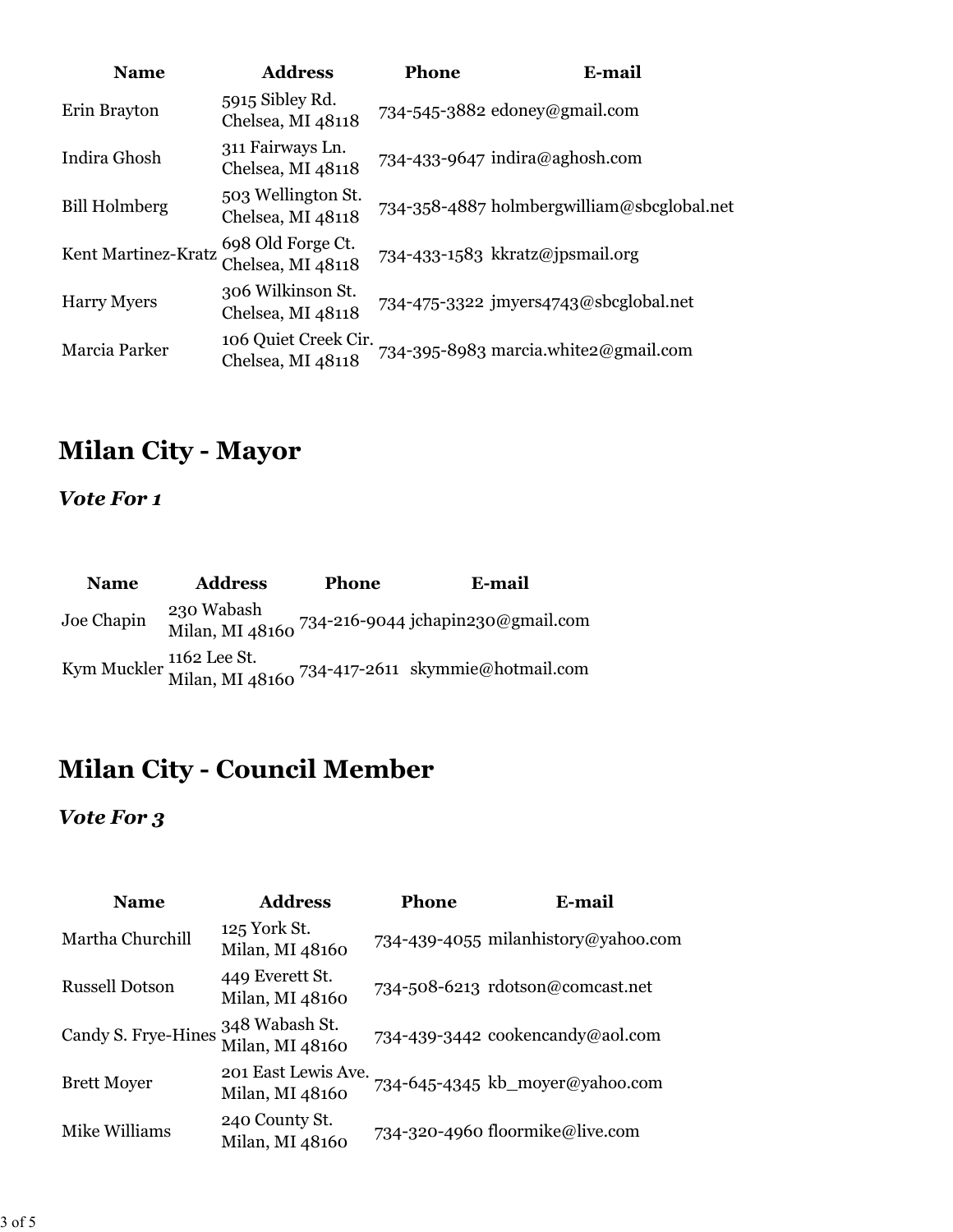## **Milan City - Library Board Director**

### *Vote For 2*

| <b>Name</b>                           | <b>Address</b>                         | <b>Phone</b> | E-mail                                  |
|---------------------------------------|----------------------------------------|--------------|-----------------------------------------|
| Laurence D. Biederman Milan, MI 48160 | 248 Riverbend Dr.                      |              | 734-439-3589 lbiederman1027@comcast.net |
| Millard F. Phillips                   | 130 East Lewis Ave.<br>Milan, MI 48160 |              | 734-439-2990 mphillips130@yahoo.com     |

## **Saline City - Council Member**

### *Vote For 3*

| <b>Name</b>       | <b>Address</b>                         | <b>Phone</b> | E-mail                                 |
|-------------------|----------------------------------------|--------------|----------------------------------------|
| John J. Heller    | 213 Sheffield<br>Saline, MI 48176      |              | 734-323-4545 hellerjohn@ymail.com      |
| Glenn Law         | 521 Canterbury Dr.<br>Saline, MI 48176 |              | 734-944-8703 llawg@yahoo.com           |
| <b>Jim Peters</b> | 509 Springbrook<br>Saline, MI 48176    |              | 734-429-0821 jameshpeters@frontier.com |
| James Roth        | 186 Annwood Ct.<br>Saline, MI 48176    |              | 734-429-4063 roth@bignet.net           |
| Linda K. TerHaar  | 104 W. McKay St.<br>Saline, MI 48176   |              | 734-429-8221 terharr@gmail.com         |

## **Sharon Township - Treasurer (Partial Term)**

#### *Vote For 1*

**Name Address Phone E-mail Party** R. Brian Simons 19551 Lehman Rd. Manchester, MI 48158 734-475-0138 simsays@msn.com *Republican*